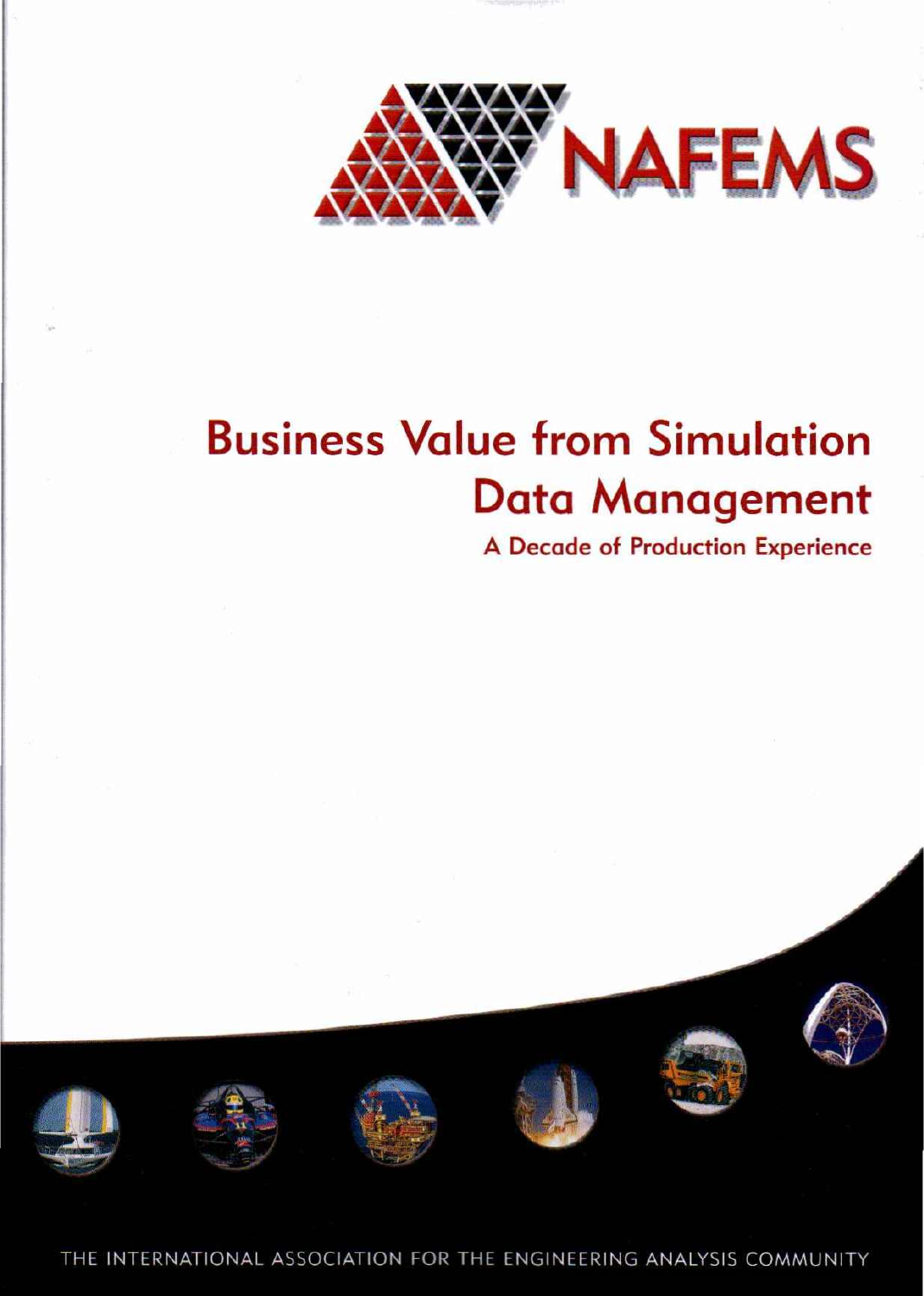# **Business Value from Simulation Data Management –**

# **a Decade of Production Experience**

# A White Paper from the Simulation Data Management Working Group

Author:

### **Mark Norris**

© 2012 NAFEMS Ltd

ISBN 978-1-874376-56-9

#### **ACKNOWLEDGEMENTS**

I wish to take this opportunity as Chairman of the NAFEMS Simulation Data Management Working Group to thank the Working Group members for their help and support in the preparation of this publication and also to thank the external reviewers of the white paper.

Laura Michalske Chairman NAFEMS Simulation Data Management Working Group

The composition of the Business Value White Paper sub-team is:

| Mark Norris                  | Infosys                     | (Author) |
|------------------------------|-----------------------------|----------|
| Peter Bartholomew            | MDAO tech.                  | (Editor) |
| Rodrigo Britto Maria Embraer |                             |          |
| Mario Cappitelli             | <b>EADS</b>                 |          |
| Randy Cigel                  | The Boeing Company          |          |
| Jean-Marie Delahaye          | Airbus                      |          |
| Graham Harlin                | Rolls-Royce                 |          |
| Keith Meintjes               | CIMdata, Inc.               |          |
| Laura Michalske              | Procter & Gamble            |          |
| Olivier Morisot              | ESI                         |          |
| S Ravi Shankar               | <b>Siemens PLM Software</b> |          |
| Don Tolle                    | <b>Comet Solutions</b>      |          |
| Joe Walsh                    | intrinSIM                   |          |
|                              |                             |          |

External Reviewers:

| John Coster                 | <b>Dassault Systemes</b> |
|-----------------------------|--------------------------|
|                             |                          |
| Rod Dreisbach               | The Boeing Company       |
| Leo Kilfoy                  | <b>MSC Software</b>      |
| Dr Ravi Kumar               | <b>Infosys</b>           |
| Venkat Parameshwaran Altair |                          |
| Josef Reicheneder           | Audi                     |
| Michael Schlenkrich         | <b>MSC Software</b>      |
| Paul Weal                   | LMS                      |
|                             |                          |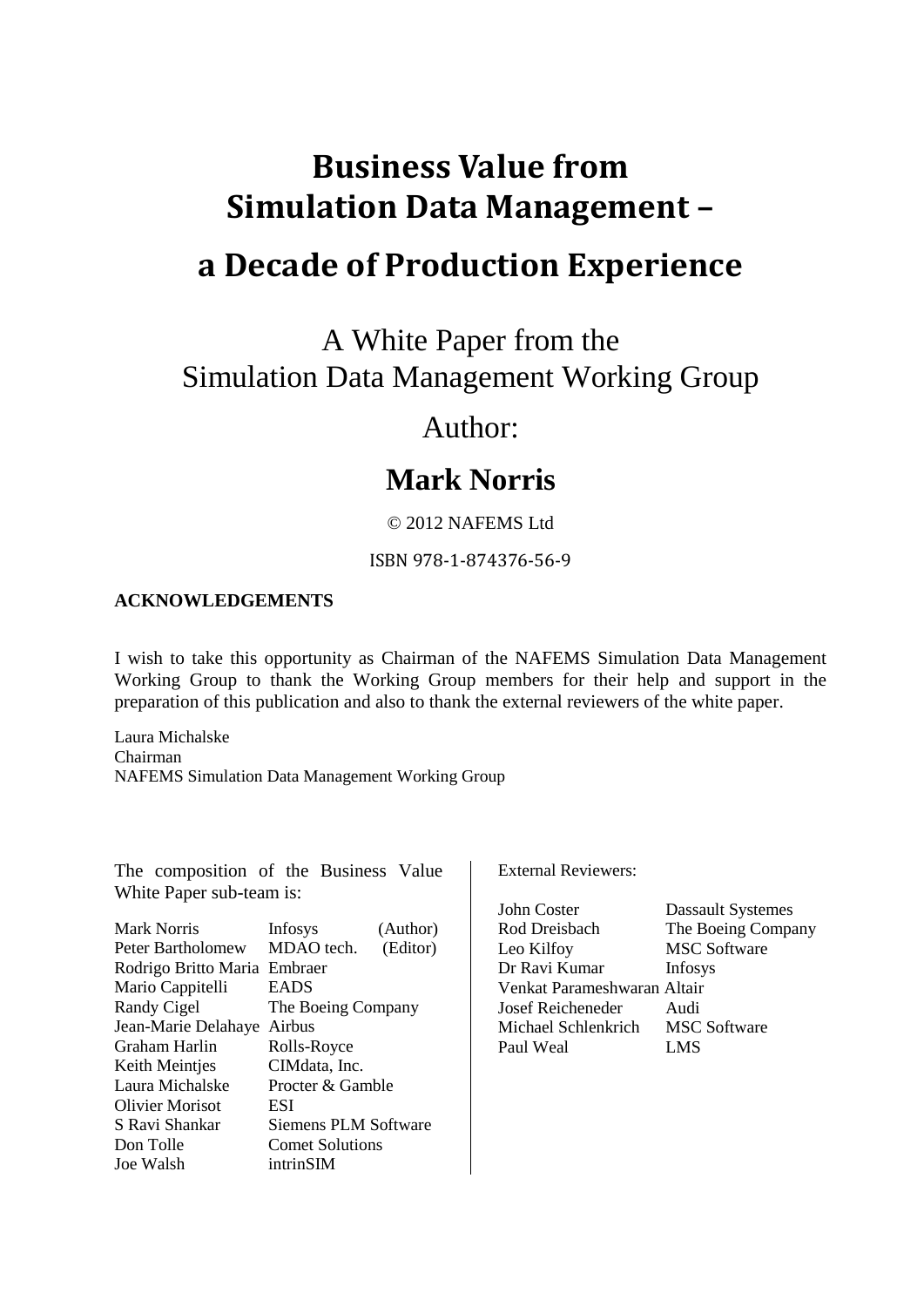#### **Disclaimer**

*Whilst this publication has been carefully written and subject to peer group review, it is the reader's responsibility to take all necessary steps to ensure that the assumptions and results from applying the SDM knowledge to a specific situation which is made as a result of reading this document are correct. Neither NAFEMS nor the authors can accept any liability for incorrect application usage.*

| <b>Record of changes</b> |               |                                         |
|--------------------------|---------------|-----------------------------------------|
| Issue                    | Date          | Detail of Changes                       |
| 1.0                      | November 2011 | Pre-release for Munich SDM Conference   |
| 2.0                      | May 2012      | Version reviewed and approved by SDM WG |
|                          |               |                                         |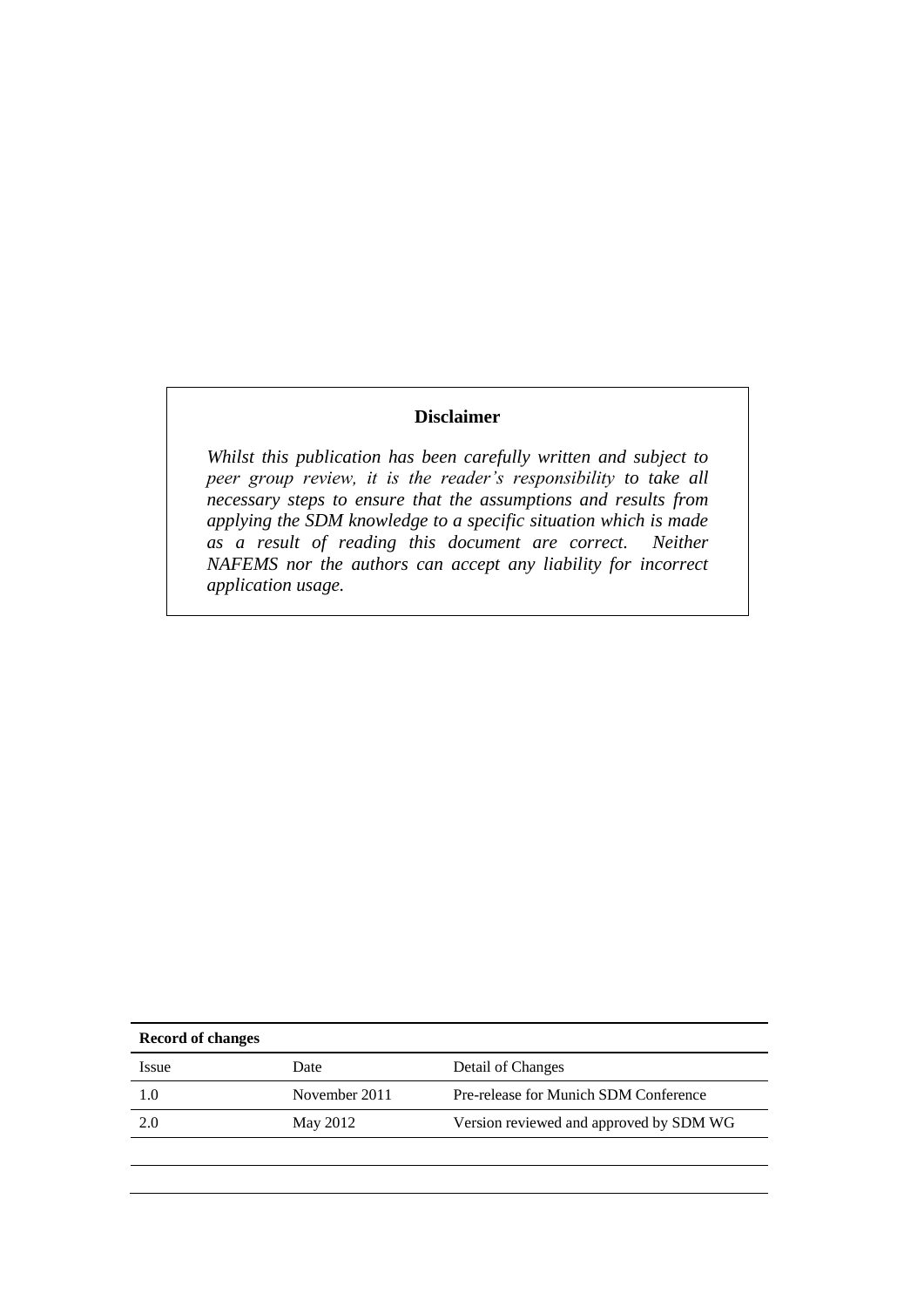### **Executive summary**

Manufacturers everywhere want to take advantage of the reduced cost and increased fidelity of computer simulations in order to develop better products faster and at lower cost. They want to perform more simulations in traditional areas of the development process and extend simulation upstream into concept development and downstream into virtual testing to ensure that the physical validation of the product is achieved in a timely and predictable manner.

However companies of all sizes are already struggling to manage their simulation data, which is increasing in size and complexity by orders of magnitude as more, and more detailed, simulations are performed every year. Effective management of simulation data is increasingly important as simulation becomes a core business process and organisations rely on simulation results as the basis for business decisions.

NAFEMS set up the Simulation Data Management Working Group (SDMWG) to assist its members with their SDM challenges at the initiative of the NAFEMS North American Steering Committee. The SDMWG first sought to develop a common understanding of the state of the art of SDM and to identify the principal concerns of Working Group participants. The group broadened this consultation to the full NAFEMS membership by organizing a survey of members. The consultation process determined that a key concern of members is how to justify investment in an SDM solution. The survey also indicated a high priority placed upon the management of the engineering analysis process itself and of the associated process data.

The SDMWG therefore created a sub-team to develop this White Paper on the Business Value of Simulation Data Management. The purpose of this NAFEMS White Paper is to provide engineering management and simulation methods leaders with an understanding of the benefits to be derived by investing in SDM solutions, the costs of an SDM solution and to help communicate the potential value of an SDM investment to colleagues outside of engineering.

The Survey also established that fewer than half of all organisations had any experience with SDM and this experience was typically less than 5 years. NAFEMS therefore organised specialised conferences on SDM in 2010 and 2011 where organisations with significant experience of SDM were invited to share their experience. The papers from these conferences represent a valuable body of knowledge for organisations wishing to improve their SDM processes and an important contribution to this White Paper.

The fundamental challenges of managing simulation data include: the number and volume of data files (terabytes) to be managed, the number of information items per simulation of a complex product (hundreds to 10,000s depending on the industry), the visibility of data (need for complex software to browse or visualise) and the traceability of specific versions of data items and the processes/methods used to create them from initial geometry to final results. Whereas PLM solutions have been widely deployed for the management of the change process, CAD data and Bills of Materials, many organisations still rely on manual processes and face to face meetings for collaboration and supervision of simulation activities. These manual processes are increasingly unsustainable as the complexity and volume of data rises. These operational challenges are compounded by distance and by organisational boundaries between disciplines within an organisation and between organisations.

Typical early adopters of SDM are CAE departments in Aerospace and Automotive OEMs developing complex, high performance products. The majority of these early adopters presenting at the NAFEMS 2010 SDM conference had implemented a dedicated SDM system,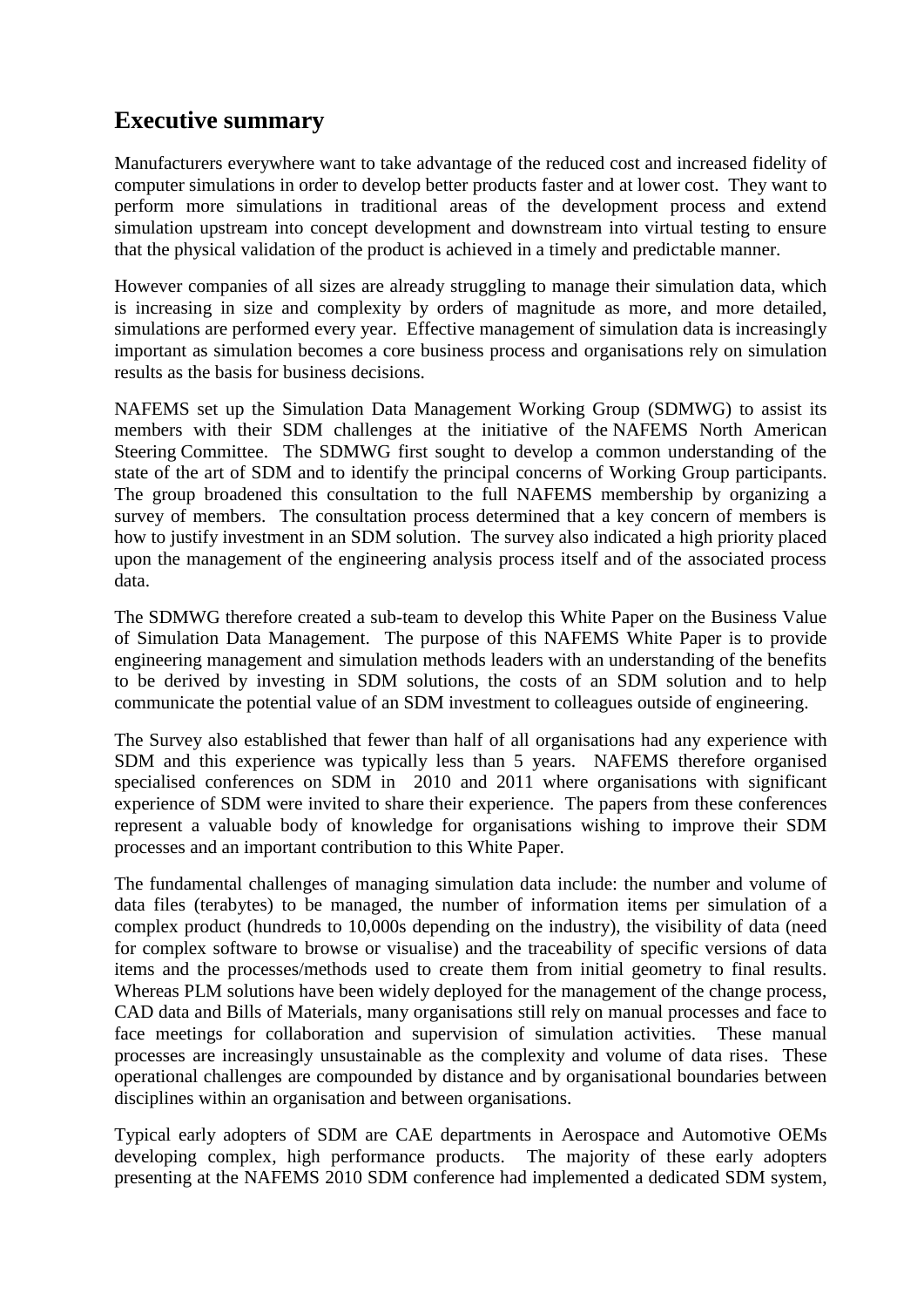#### SIMULATION DATA MANAGEMENT

whilst others had implemented a solution based on their PLM platform. In each case, it is the breakthrough capability of the SDM solution to manage the structures of simulation information, including linkages between information items, attributes about information items as well as the information items themselves that delivers business value to these organisations.

Early adopters reported that SDM solutions delivered benefits through more effective processes and by enabling the automation of time-consuming activities. Visionary companies who implemented SDM up to a decade ago have achieved breakthrough improvements in information visibility and traceability, simulation throughput and product performance. They have achieved double-digit improvements in engineering analyst productivity by accelerating access to information and by enabling the automation of laborious, low value-added tasks. They have been able to outsource simulation tasks, distribute work geographically and integrate partner staff in the analysis process. Early adopters of SDM have been able to leverage the operational benefits of SDM in terms of greater product development capacity with their existing staff to achieve important commercial and business benefits including more product introductions. They also achieved a wide range of "soft", less easily quantifiable benefits of SDM which nevertheless contribute to business performance.

The benefits from the implementation of an SDM solution are dependent on the type and diversity of processes an organisation needs to support. A wide range of potential returns are identified to enable the estimation of potential benefits from an SDM investment. The investment to implement and support an SDM solution also depends on the nature of the processes, the size of the organisation, the Out Of the Box(OOTB) capabilities and maturity of the SDM solution selected and the expertise of the solution provider at implementing SDM. The content and cost elements of an SDM project are detailed to enable total project costs to be estimated.

The paper concludes that the potential value for an organisation with repetitive processes and products with broadly similar geometries, such as an Automotive or Aerospace OEM, is very high and that value for a medium sized analysis department (tens of analysts) can be sufficient to justify investment.

Small analysis departments, with fewer than ten analysts and solving problems with limited opportunities for task automation can nevertheless derive benefits from traceability, auditability, improved quality and collaboration but may find it harder to justify an investment in an SDM solution. The initial cost of an SDM solution can be a barrier to adoption by Small & Medium Businesses (SMBs) and to small analysis departments in larger companies.

[e.mark.norris@gmail.com](mailto:em_norris@infosys.com)

September 2013